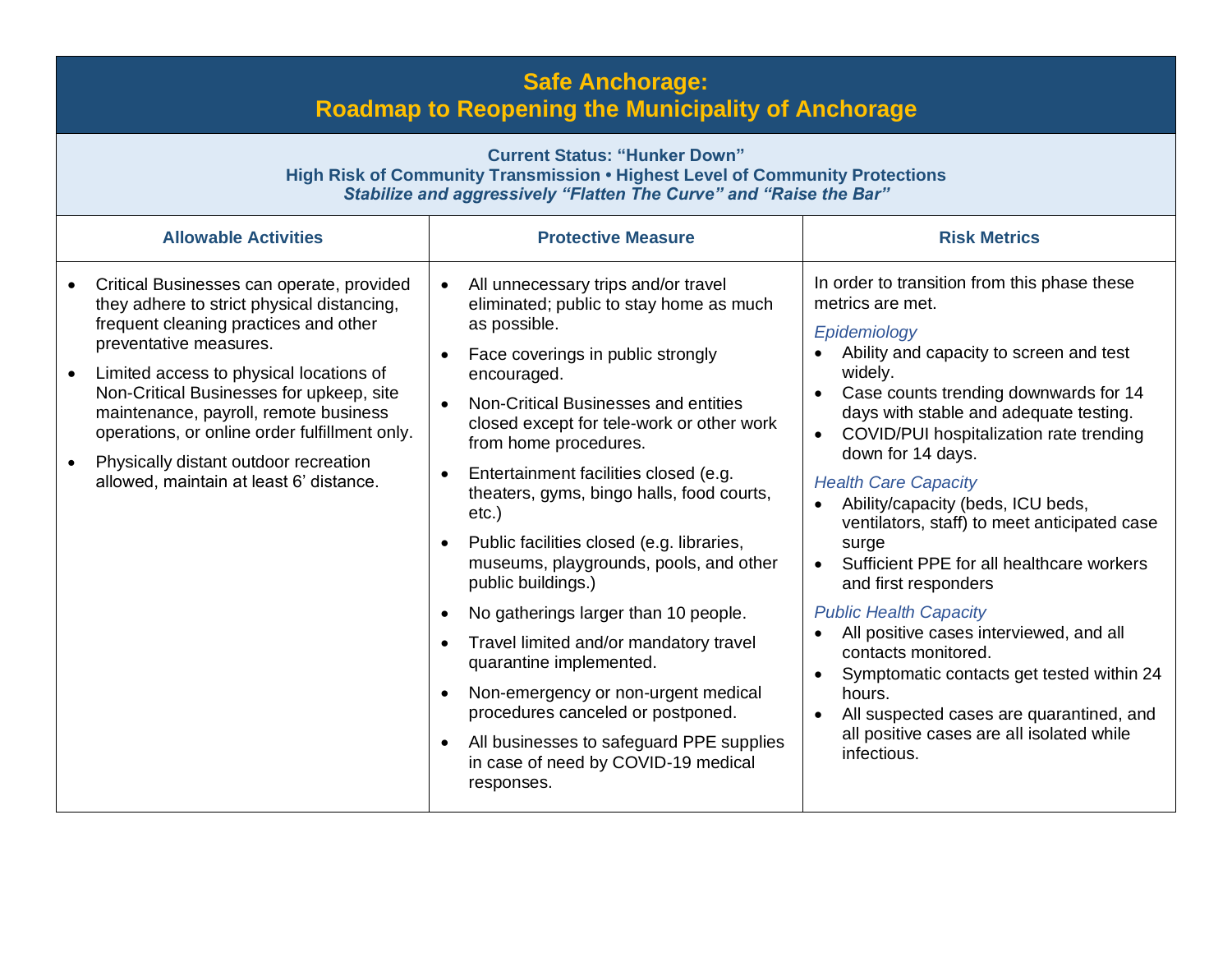| <b>Phase 1: "Easing"</b><br>Medium Risk of Community Transmission . Medium Level of Community Protections<br>Carefully ease, continually monitor. |                                                                                                                                                                                                                                                                                                                                                                                                                                                                                                                                                                                                                                                                                                                                                                                                                                                                                                                                                                                                                                                                                                                                                                                                                                      |                                                                                                                                                                                                                                                                                                                                                                                                                                                                                                                                                                                                                                                                                                                                                                                                                                                                                                                                                                                                                                                                                                                               |                                                                                                                                                                                                                                                                                                                                                                                                                                                                                                                                                                                                                                                                                                                                                                                                                                                                                                                                                                                                                                                                              |  |
|---------------------------------------------------------------------------------------------------------------------------------------------------|--------------------------------------------------------------------------------------------------------------------------------------------------------------------------------------------------------------------------------------------------------------------------------------------------------------------------------------------------------------------------------------------------------------------------------------------------------------------------------------------------------------------------------------------------------------------------------------------------------------------------------------------------------------------------------------------------------------------------------------------------------------------------------------------------------------------------------------------------------------------------------------------------------------------------------------------------------------------------------------------------------------------------------------------------------------------------------------------------------------------------------------------------------------------------------------------------------------------------------------|-------------------------------------------------------------------------------------------------------------------------------------------------------------------------------------------------------------------------------------------------------------------------------------------------------------------------------------------------------------------------------------------------------------------------------------------------------------------------------------------------------------------------------------------------------------------------------------------------------------------------------------------------------------------------------------------------------------------------------------------------------------------------------------------------------------------------------------------------------------------------------------------------------------------------------------------------------------------------------------------------------------------------------------------------------------------------------------------------------------------------------|------------------------------------------------------------------------------------------------------------------------------------------------------------------------------------------------------------------------------------------------------------------------------------------------------------------------------------------------------------------------------------------------------------------------------------------------------------------------------------------------------------------------------------------------------------------------------------------------------------------------------------------------------------------------------------------------------------------------------------------------------------------------------------------------------------------------------------------------------------------------------------------------------------------------------------------------------------------------------------------------------------------------------------------------------------------------------|--|
|                                                                                                                                                   | <b>Allowable Activities</b>                                                                                                                                                                                                                                                                                                                                                                                                                                                                                                                                                                                                                                                                                                                                                                                                                                                                                                                                                                                                                                                                                                                                                                                                          | <b>Protective Measure</b>                                                                                                                                                                                                                                                                                                                                                                                                                                                                                                                                                                                                                                                                                                                                                                                                                                                                                                                                                                                                                                                                                                     | <b>Risk Metrics</b>                                                                                                                                                                                                                                                                                                                                                                                                                                                                                                                                                                                                                                                                                                                                                                                                                                                                                                                                                                                                                                                          |  |
|                                                                                                                                                   | Partially reopen low-risk, non-critical<br>businesses with appropriate safety<br>measures from "Anchorage Opens" Risk<br>Assessment, such as strict physical<br>distancing, frequent cleaning practices<br>and other preventative measures.<br>Encourage alternate delivery methods for<br>goods (e.g. curbside pickup, to-go), and<br>limited or no contact between employees<br>and customers.<br>Ex: Restaurants with appropriate physical<br>$\circ$<br>distancing, staff PPE, frequent cleaning<br>and other preventative measures such as<br>fewer tables, increased spacing between<br>customers, etc.<br>Ex: Personal Care Services with<br>appropriate physical distancing,<br>appointment-only, 1-on-1 services, etc.<br>Ex: non-public facing businesses institute<br>$\circ$<br>distancing measures, limit gathering of<br>employees, require face coverings, and<br>protections for vulnerable workers, etc.<br>Ex: public-facing businesses institute<br>$\circ$<br>distancing measures, alternate pickup /<br>delivery methods, require face coverings,<br>and limit occupancy, etc.<br>Some non-emergency or non-urgent<br>medical procedures can proceed.<br>Low-risk outdoor recreation activities are<br>allowed. | Closely monitor community Risk Metrics to<br>evaluate any change in the wrong<br>direction; ability to quickly rollback<br>Allowable Activities to Phase 1 again if<br>data shows worsening conditions (lower<br>threshold would be used).<br>Limited trips outside the home allowed,<br>but people encouraged to stay home as<br>much as possible. Extra precaution for<br>those at high risk of illness (older people<br>and those with existing medical<br>conditions.)<br>Face coverings in public strongly<br>$\bullet$<br>encouraged.<br>Critical businesses continue practicing<br>remote work when possible, and practice<br>physical distancing and cleaning<br>practices.<br>Travel limited and/or mandatory travel<br>quarantine remains in place.<br>No gatherings larger than 20 people.<br>$\bullet$<br>Public facilities remain closed (e.g.<br>libraries, museums, gyms, pools,<br>playgrounds.)<br>Develop "Anchorage Opens" Risk<br>Assessment that identifies high-level risk<br>levels for different categories of<br>Anchorage business and venues in effort<br>to identify opportunities for reopening. | In order to transition from this phase, all<br>Phase 1 metrics are met with increases to<br>downward trends.<br>Epidemiology<br>Ability and capacity to screen and test<br>widely.<br>Cases trending downwards for an<br>extended period: initially 28 days, but will<br>continue working with public health<br>experts to identify any changes needed to<br>this extended period.<br>COVID/PUI hospitalization rate trending<br>down for an extended period: initially 28<br>days, but will continue working with public<br>health experts to identify any changes<br>needed to this extended period.<br><b>Health Care Capacity</b><br>Ability/capacity (beds, ICU beds,<br>ventilators, staff) to meet anticipated case<br>surge.<br>Sufficient PPE for all healthcare workers<br>and first responders.<br><b>Public Health Capacity</b><br>All positive cases interviewed, and all<br>contacts monitored.<br>Symptomatic contacts get tested within 24<br>hours.<br>All suspected cases are quarantined, and<br>all positive cases are all isolated while<br>infectious. |  |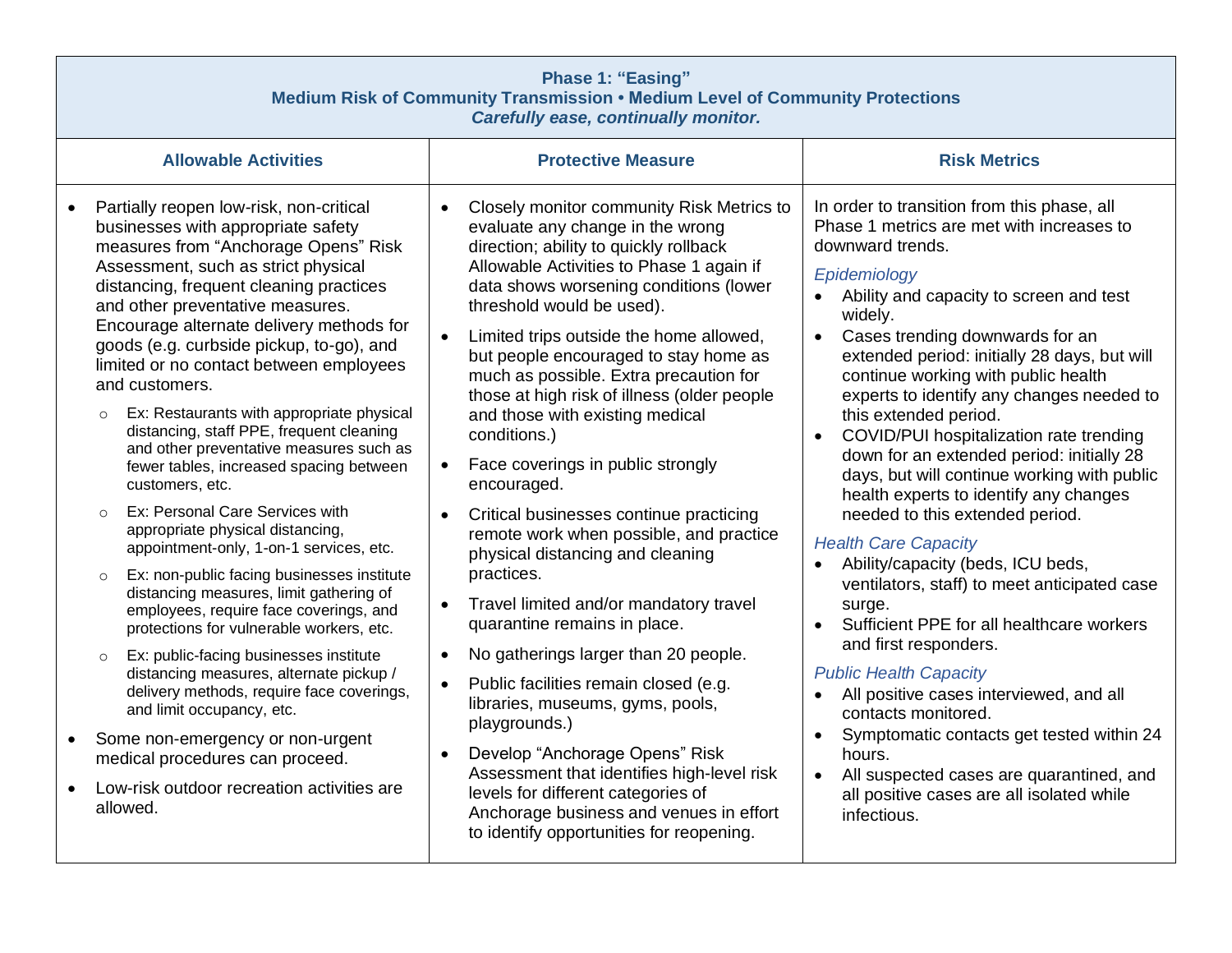| <b>Phase 2: "Recovery"</b><br>Lower Risk of Community Transmission . Lower Level of Community Protections<br><b>Expand return to normal life, continual monitoring.</b>                                                                                                                                                                                                                                                                                                                                                                                                                                                                                                                                                                                                                                                                                       |                                                                                                                                                                                                                                                                                                                                                                                                                                                                                                                                                                                                                                                                                                                                                                                                                                       |                                                                                                                                                                                                                                                                                                                                                                                                                                                                                                                                                                                                                                                                                                                                                                                                                                                                                                                                                                                                                                                                                                        |  |  |
|---------------------------------------------------------------------------------------------------------------------------------------------------------------------------------------------------------------------------------------------------------------------------------------------------------------------------------------------------------------------------------------------------------------------------------------------------------------------------------------------------------------------------------------------------------------------------------------------------------------------------------------------------------------------------------------------------------------------------------------------------------------------------------------------------------------------------------------------------------------|---------------------------------------------------------------------------------------------------------------------------------------------------------------------------------------------------------------------------------------------------------------------------------------------------------------------------------------------------------------------------------------------------------------------------------------------------------------------------------------------------------------------------------------------------------------------------------------------------------------------------------------------------------------------------------------------------------------------------------------------------------------------------------------------------------------------------------------|--------------------------------------------------------------------------------------------------------------------------------------------------------------------------------------------------------------------------------------------------------------------------------------------------------------------------------------------------------------------------------------------------------------------------------------------------------------------------------------------------------------------------------------------------------------------------------------------------------------------------------------------------------------------------------------------------------------------------------------------------------------------------------------------------------------------------------------------------------------------------------------------------------------------------------------------------------------------------------------------------------------------------------------------------------------------------------------------------------|--|--|
| <b>Allowable Activities</b>                                                                                                                                                                                                                                                                                                                                                                                                                                                                                                                                                                                                                                                                                                                                                                                                                                   | <b>Protective Measure</b>                                                                                                                                                                                                                                                                                                                                                                                                                                                                                                                                                                                                                                                                                                                                                                                                             | <b>Risk Metrics</b>                                                                                                                                                                                                                                                                                                                                                                                                                                                                                                                                                                                                                                                                                                                                                                                                                                                                                                                                                                                                                                                                                    |  |  |
| Utilize "Anchorage Opens" Risk<br>Assessment to further open and expand<br>non-critical businesses with appropriate<br>measures in place. Alternative ways of<br>working encouraged (e.g. remote working,<br>shift-based working, physical distancing,<br>staggering meal breaks, flexible leave).<br>Permissible gathering size increases with<br>$\bullet$<br>adequate preventative measures (e.g.<br>handwash stations and/or hand sanitizer,<br>limits on maximum occupancy for given<br>space, other social distancing preventative<br>measures.)<br>Sport and recreation activities are allowed<br>if conditions on gatherings are met,<br>physical distancing is followed, and travel<br>is local.<br>Public facilities allowed to re-open, only<br>$\bullet$<br>with adequate public health measures.<br>Health services resume normal<br>operations. | <b>Closely monitoring community Risk</b><br>Metrics to evaluate any change in the<br>wrong direction; ability to quickly rollback<br>Allowable Activities to Phase 2 or 1 again<br>if data shows worsening conditions (lower<br>threshold would be used).<br>People at high risk of severe illness (older<br>people and those with existing medical<br>conditions) are encouraged to stay at<br>home where possible and take additional<br>precautions when leaving home. If they<br>choose to work, take similar precautions.<br>Physical distancing of 6-ft. when outside<br>$\bullet$<br>of home (including on public<br>transportation.)<br>Some public venues to remain closed.<br>$\bullet$<br>People advised to avoid non-essential<br>$\bullet$<br>inter-regional travel, voluntary quarantine<br>for any travel recommended. | In order to transition from this phase, all<br>Phase 1 metrics are met with increases to<br>downward trends.<br>Epidemiology<br>Ability and capacity to screen and test<br>widely.<br>Cases trending downwards for an<br>$\bullet$<br>extended period: initially 42 days, but will<br>continue working with public health<br>experts to identify any changes needed to<br>this extended period.<br>COVID/PUI hospitalization rate trending<br>$\bullet$<br>down for an extended period: initially 42<br>days, but will continue working with public<br>health experts to identify any changes<br>needed to this extended period.<br><b>Health Care Capacity</b><br>Ability/capacity (beds, ICU beds,<br>ventilators, staff) to meet anticipated case<br>surge.<br>Sufficient PPE for all healthcare workers<br>and first responders.<br><b>Public Health Capacity</b><br>All positive cases interviewed, and all<br>contacts monitored.<br>Symptomatic contacts get tested within 24<br>hours.<br>All suspected cases are quarantined, and<br>all positive cases are all isolated while<br>infectious. |  |  |